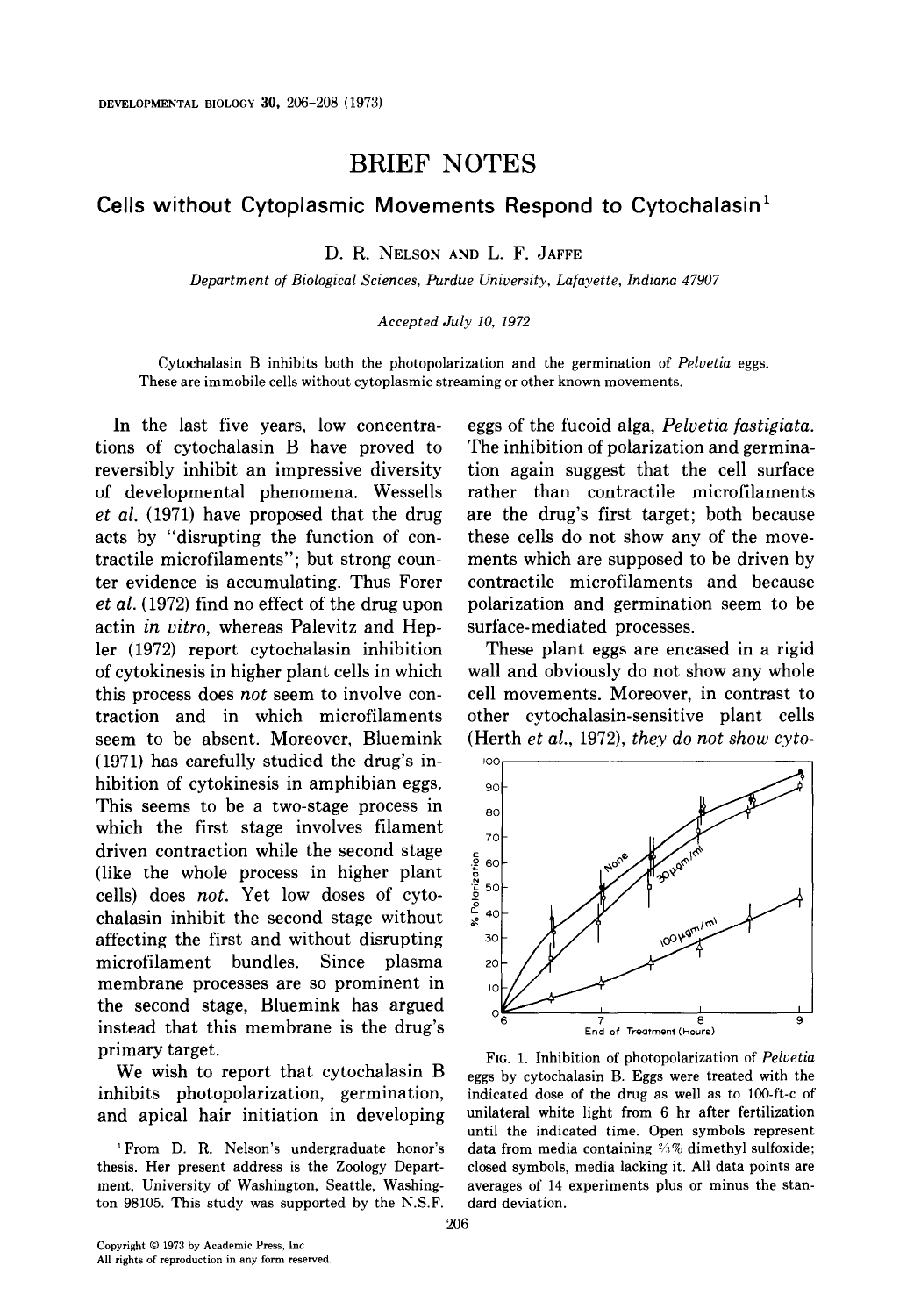| CTTUCHALASIN APPLIED AFTER FHUTOPOLARIZATION DOES INOT DISORIENTT EUGENE EGGS |                    |                   |                     |                      |
|-------------------------------------------------------------------------------|--------------------|-------------------|---------------------|----------------------|
| Hour put<br>in dark                                                           | Hour CB<br>removed | Control:<br>No CB | $30 \mu g/ml$<br>CB | $100 \mu g/ml$<br>СB |
| 7                                                                             | 9                  |                   | $42 \pm 3$          | $44 \pm 4$           |
| 7                                                                             | 10                 | $48 \pm 5$        | $48 \pm 4$          | $40 \pm 6$           |
| 7                                                                             | 11                 |                   | $40 \pm 5$          | $34 \pm 5$           |
| 7                                                                             | 12                 |                   | N.G.                | N.G.                 |
| 8                                                                             | 9                  |                   | $70 \pm 4$          | $78 + 5$             |
| 8                                                                             | $10\,$             | $72 \pm 3$        | $76 \pm 6$          | $78 \pm 4$           |
| 8                                                                             | 11                 |                   | $72 \pm 5$          | $76 \pm 5$           |
| 8                                                                             | 12                 |                   | N.G.                | N.G.                 |
| 9                                                                             | 10                 |                   | $90 \pm 3$          | $92 \pm 1$           |
| 9                                                                             | 11                 | $92 \pm 2$        | $86 \pm 4$          | $88 \pm 2$           |
| 9                                                                             | 12                 |                   | N.G.                | N.G.                 |

TABLE 1 Cytochalasin Applied after Photopolarization Does Not Disorient*Peluetia* Eggs<sup>a</sup>

<sup>a</sup> Eggs were exposed to 100 ft-c of unilateral while light from the time of fertilization until the time shown in column 1. Then cytochalasin was added, and they were placed in the dark. At the time shown in column 2, the drug was removed. The eggs were kept in darkness for an additional day or two, and finally the orientation of the embryos was observed. The numbers in the body of the table indicate the percent of germinated eggs oriented away from the light minus those oriented toward it.  $NG =$  none germinated. Each figure is the average of seven experiments in each of which 100 germinated eggs were observed. All media contained  $\frac{2}{3}\%$ DMSO.  $T = 15^{\circ}$ C.



FIG. 2. Cytochalasin B inhibits the germination of Peluetia eggs. Cytochalasin was added at 5.5 hr after fertilization and left in the cultures until germination was observed at 50 hr. Normally eggs germinate between 8 and 14 hr. The drug-resistance of the eggs showed some variability from batch to batch which was correlated with the season. The curve marked "hardy" averages data from the five most resistant batches, all of which grew in the winter; "sensitive" averages the six most sensitive ones, all of which grew in the spring or fall. All media contained  $\frac{2}{3}\%$  DMSO. All cultures grew at 15°C and were exposed to 100 ft-c of white light throughout the experiment.

plasmic streaming; or at least they do not stream during their first day of development, a period which includes both their polarization and germination. The lack of streaming is shown by the presistence of the stratification produced by centrifugation (Lowrance and Whitaker, 1940) as well as by direct observation.

Evidence that photopolarization is surface mediated comes from studies of its dependence upon the polarization of the light (the developmental axis forms in the plane of the E vector), studies of polarized plasmolysis, and studies of the transcellular current (Jaffe, 1968). One indication that germination is surface mediated is that it is driven by an increase in osmotic pressure in turn produced by a surfacemediated uptake of potassium chloride (Allen et al., 1972).

Figure 1 summarizes our evidence that  $30-100 \mu g/ml$  of cytochalasin B inhibits the photopolarization of Pelvetia eggs. These cells were cultured in natural sea water at 15°C in the dark until 6 hr after fertilization, then unilaterally illuminated